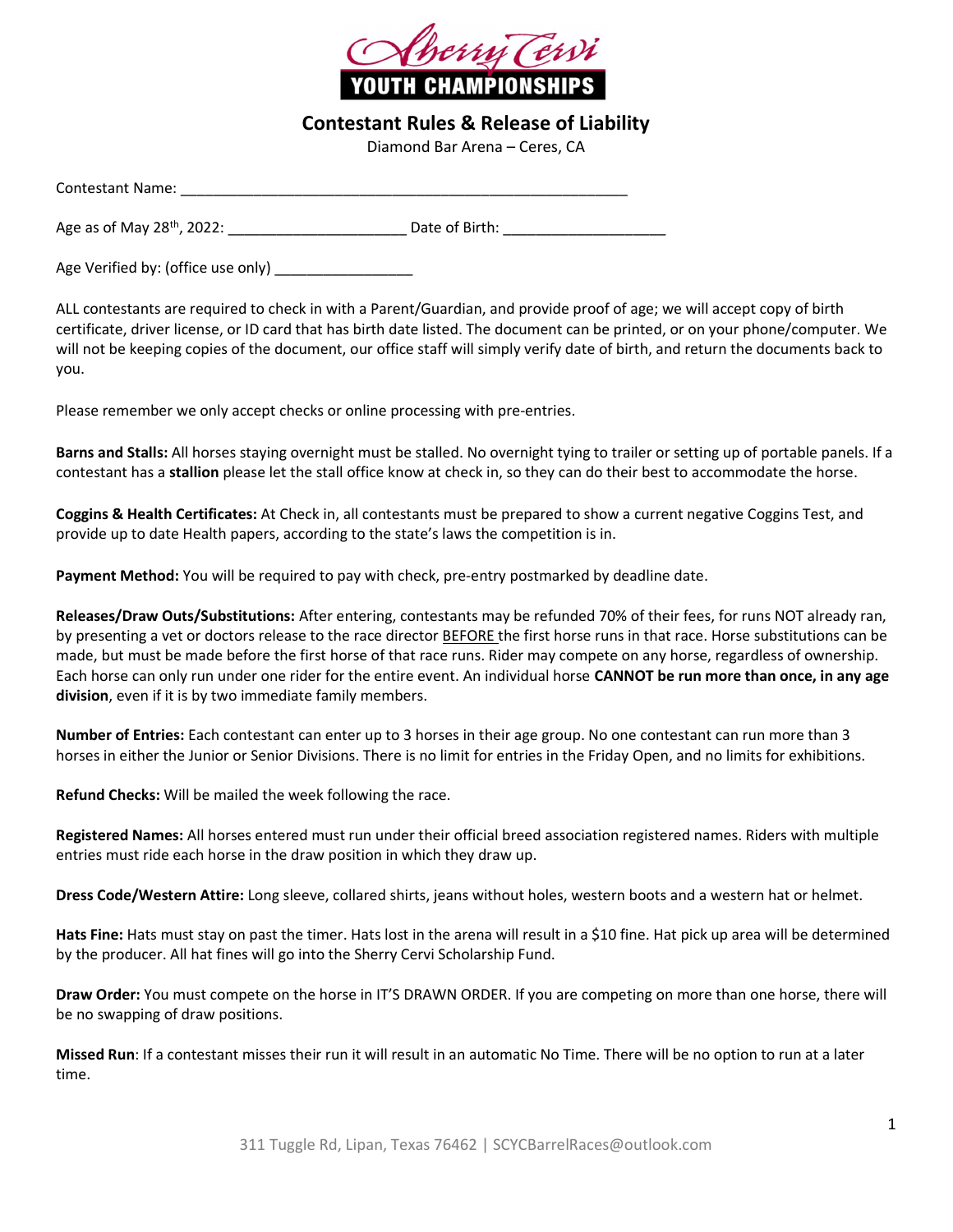Format: The SCYC Races will be in a 4D, 5D, or 6D format, depending on the producer.

Electric Eye: If the electric eye fails during a rider's run the barrel racer has the choice of a re-run, or a refund. It is up to the contestant to contact office staff, and make it clear as to if they will take the re-run (at the end of the race) or receive a refund. If a barrel is knocked down during a run in which the timer fails, or any other penalties occur, all penalties will be carried forward. Thus no option of a re-run, or refund will be given.

## No Times/Disqualifications:

A No time will be given to a contestant for the following reasons.

- Failure to start the pattern within 60 seconds of the contestant's name being called, the first time
- Running a horse in a different draw position, swapping horses registered names in run order, or purposefully withholding a registered horse's official name
- If you miss your run, or run out of turn
- Knocking over a barrel
- If you break or miss the pattern
- Not being in dress code
- The horse falls
- Running the incorrect division, based on age
- Circling inside the arena, after passing through the mouth of the alley

Please help us keep the ground fair for all contestants. Absolutely no extra circling of barrels, no circling past the mouth of the alley before your run, or training during competition runs. If the pattern is broken, the rider needs to complete the pattern, in a timely manner, or exit the arena immediately. Failure to comply will result in a \$25 fine, and must be paid before the contestants next run.

Aggregate: The aggregate is based on the Horse/Rider combo, and includes both SCYC Rounds only. If there must be a horse substitution for the SCYC 2<sup>nd</sup> Go, the rider can substitute the horse (as long as the substitute horse is not already being run in the same age group division by another contestant), but will be ineligible for placing in the average. The aggregate is calculated by adding both times together. The aggregate will be in a 4D, 5D, or 6D format depending on the producer.

Tie Breakers: In the event of a tie for an individual race, the prize money for both places (the one the contestants tied for and the next place) will be split evenly. If there are prizes, numbers will be drawn. #1 will get the greatest prize, #2 will get the second greatest prize, and so on.

In the event of a tie for the **Aggregate**, the tie breaker will be determined by the contestant with the fastest time in the  $1<sup>st</sup>$  Go of the SCYC. If those times are the same, then the second tie breaker will be determined by the contestant with the fastest time of the 2<sup>nd</sup> Go of the SCYR, and if those times are the same, then numbers will be drawn out of the hat (#1 gets the highest place, #2 gets the next place, and so on). Example: If 2 contestants are tied for 1<sup>st</sup> place. The tied contestant that ran fastest time in the 1<sup>st</sup> go will win 1<sup>st</sup> place, and the other contestant will win 2<sup>nd</sup> place. Then the next contestant with the fastest average, after those two contestants, will win 3rd, and so on.

## Awards: Contestants MUST BE PRESENT and in DRESS CODE for the award presentation on Sunday after the race, no exceptions allowed. If a contestant is not present or in dress code, his or her award(s) will be forfeited.

Payout/Check Processing: We will make every effort to have the payout checks ready for pick-up 30 minutes after the last contestant runs each day. Checks that are not picked up will be mailed to the address provided on your entry form. If a contestant does not fill out their Check-In Form completely (Address, Social Security Number, etc.), they will not be able to pick up their check, nor will the check be mailed, until the information needed is provided. It is the contestant and/or guardian's responsibility to provide this information. In order to receive a check, you MUST provide a social security number. Sportsmanship & Abuse of an Animal: All contestants, and their family members, are expected to display good sportsmanship to others and animals at all times. Abusive behavior or neglect of an animal will not be tolerated. Abuse or neglect of an animal will be determined by the race operators, and all decisions by the race director are FINAL. The minimum fine for abuse or neglect will be \$500, and you may be asked to leave the race immediately. No electronic training devices are allowed for